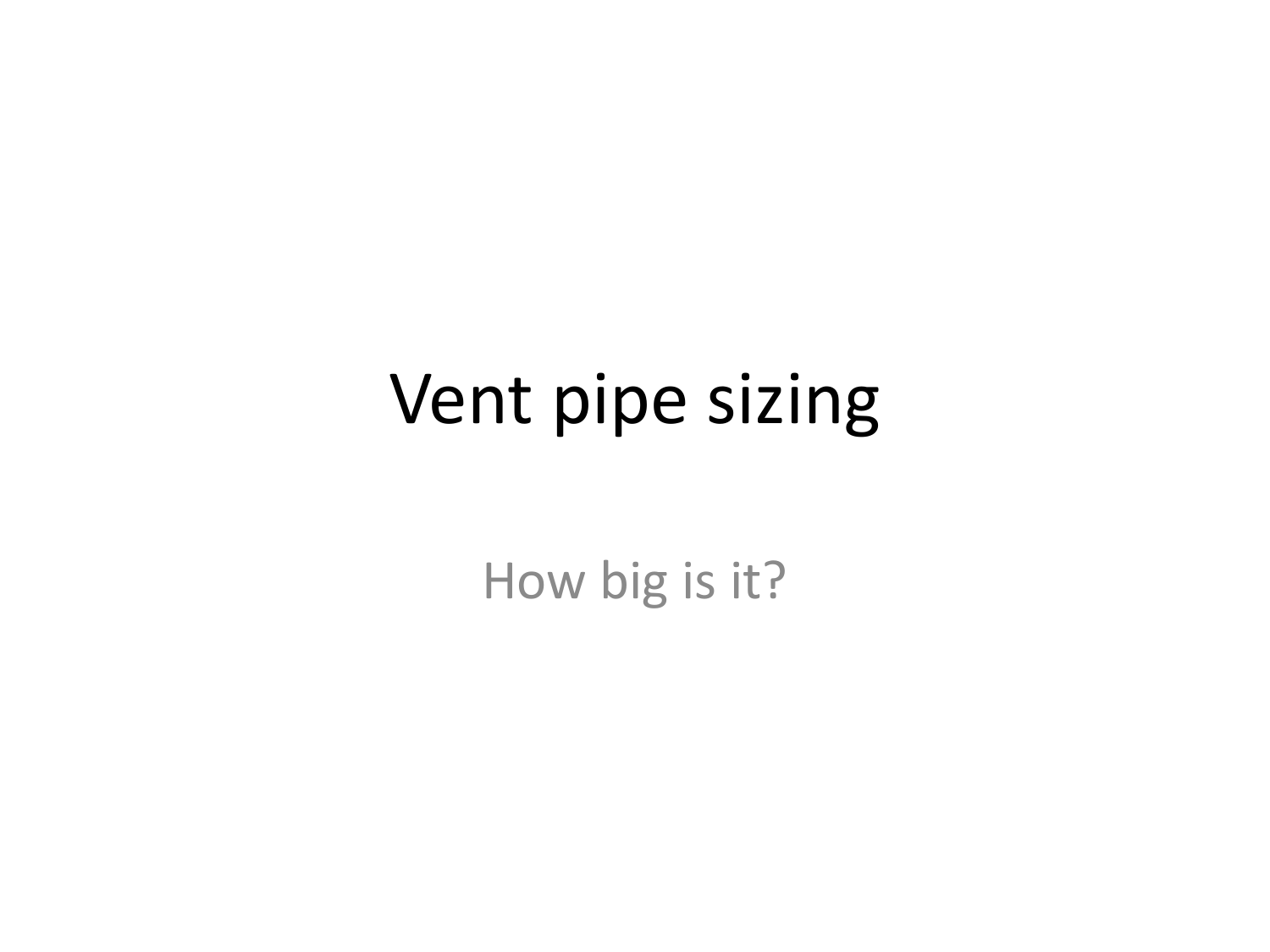- Go to page 103 or table 504.2(1) type B double wall gas vent.
- If I have 8 ft. in height and a 5 ft. lateral with a nat. max of 71000 BTU. How big is that vent diameter?
- If I have 20' of height on a 6" vent with a 10' lateral. What is the max fan in BTU's? what is the nat. max?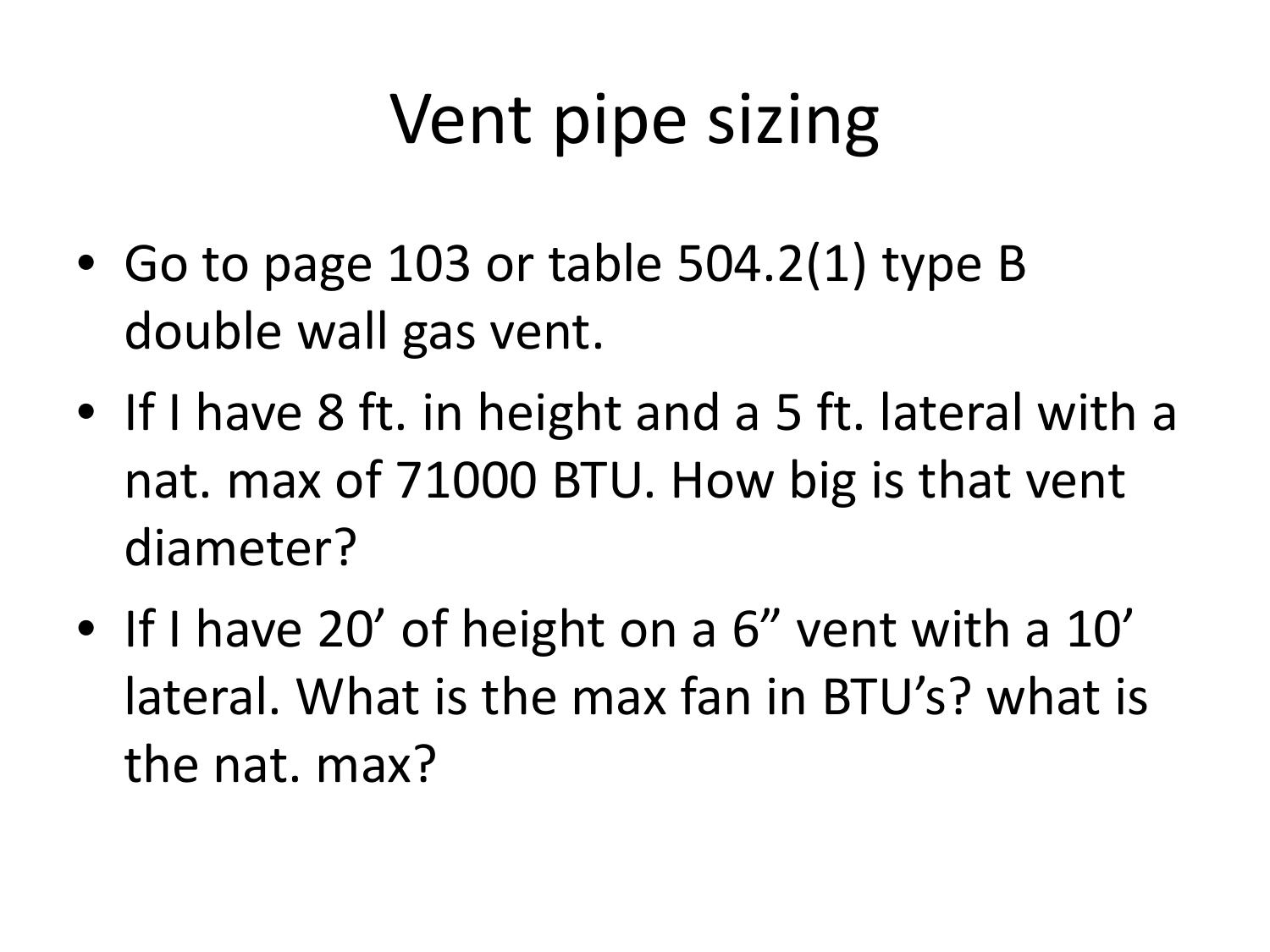- $\bullet$  1.4"
- 2. 351, 228
- Go to page 107 or table 504.2(2)
- What is the nat. max for a 4" vent with 8'height with a 5' lateral?
- Go to page 109 or table 504.2(3) what is the nat. max for a 4" vent 8' in height with a 5' lateral?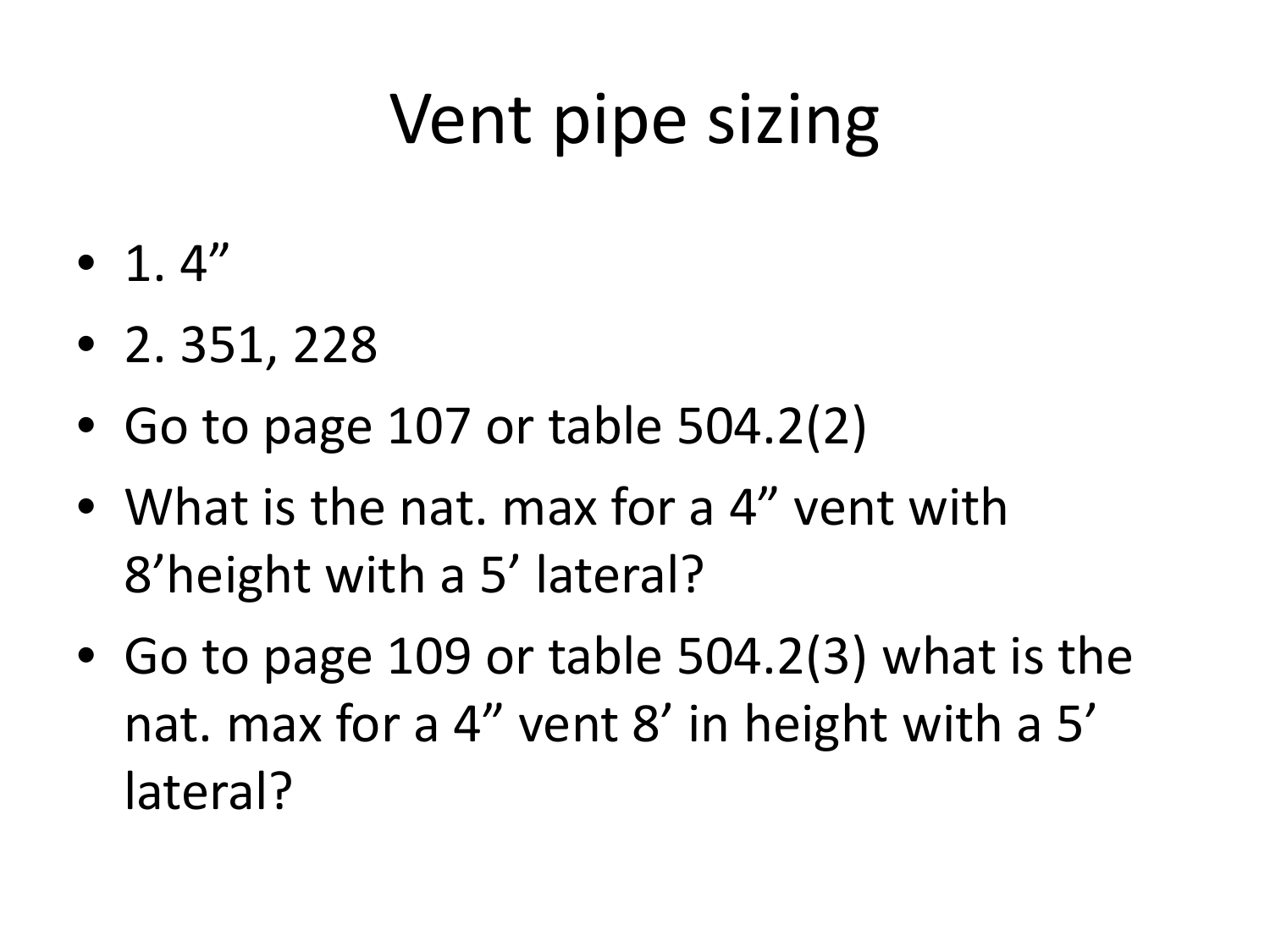- 1. 69000
- 2. 52000
- Go to page 115 or table 504.3(1)
- On 20' height with a 6" vent with 2' of connector rise what is the vent connector capacity on fan max?
- What is the common vent capacity on 20' fan + fan on a 6" vent?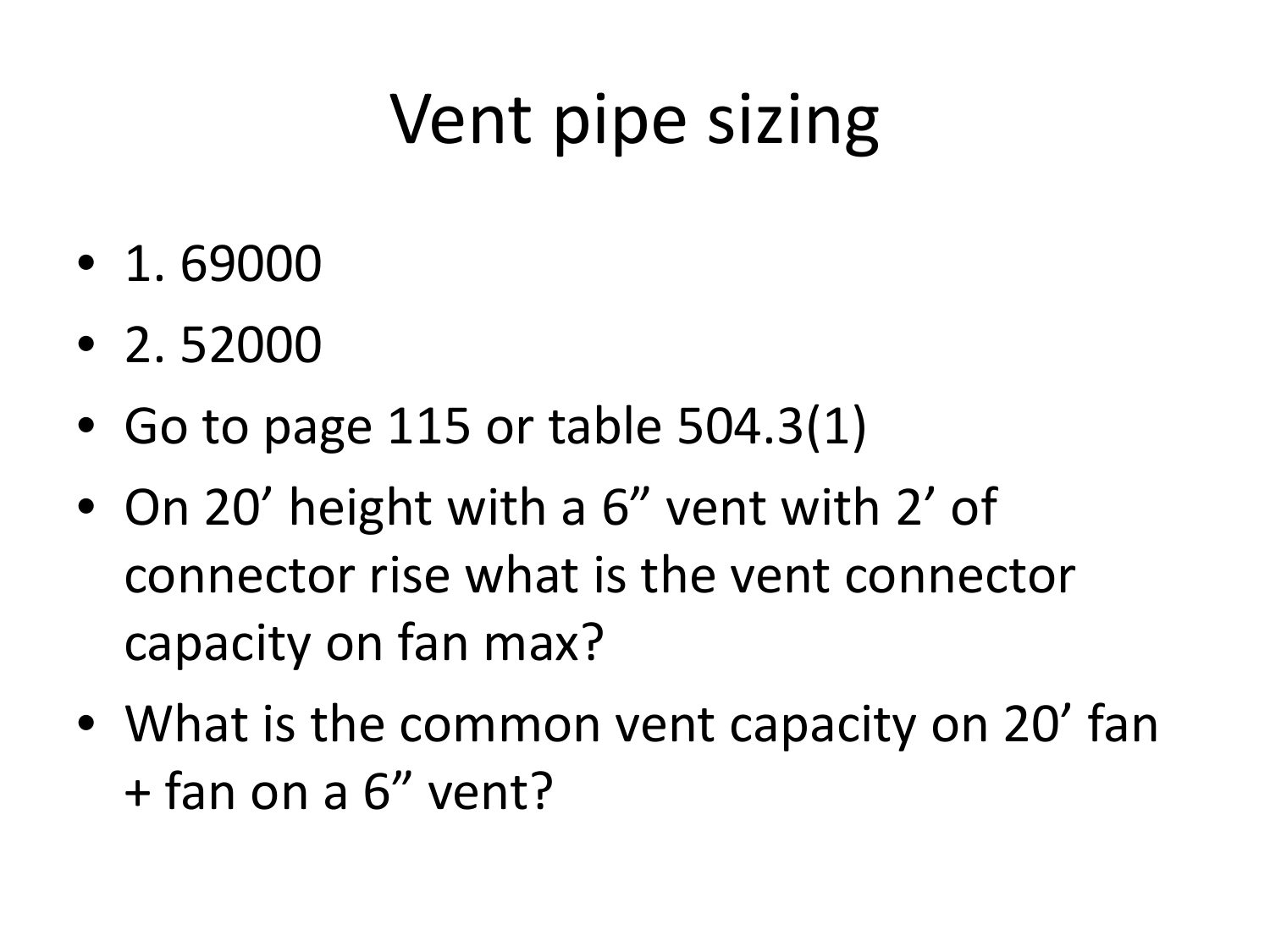- 1. 259000
- 2. 314000
- Remember the common vent capacity may have to be larger than the vent connector capacity depending on the unit…
- Go to page 117 or table 504.3(2) answer the same questions as before on this table.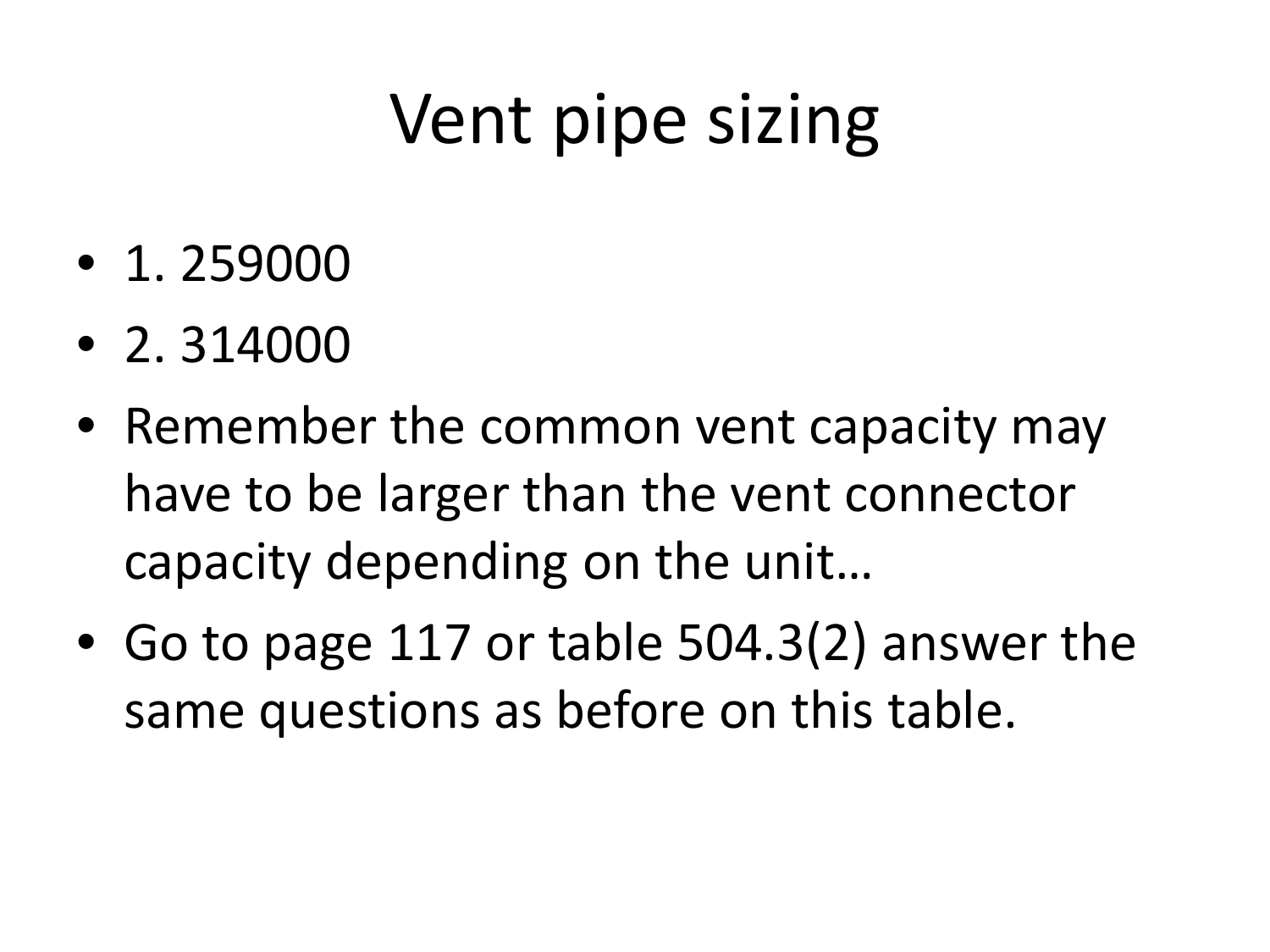- 1. 252000
- 2. 305000
- They may have both answers on the test so, make sure you are on the right table…
- Go to page 155 or appendix B work on example 1.

Look at (b) if 3 90 degree ell's are used....